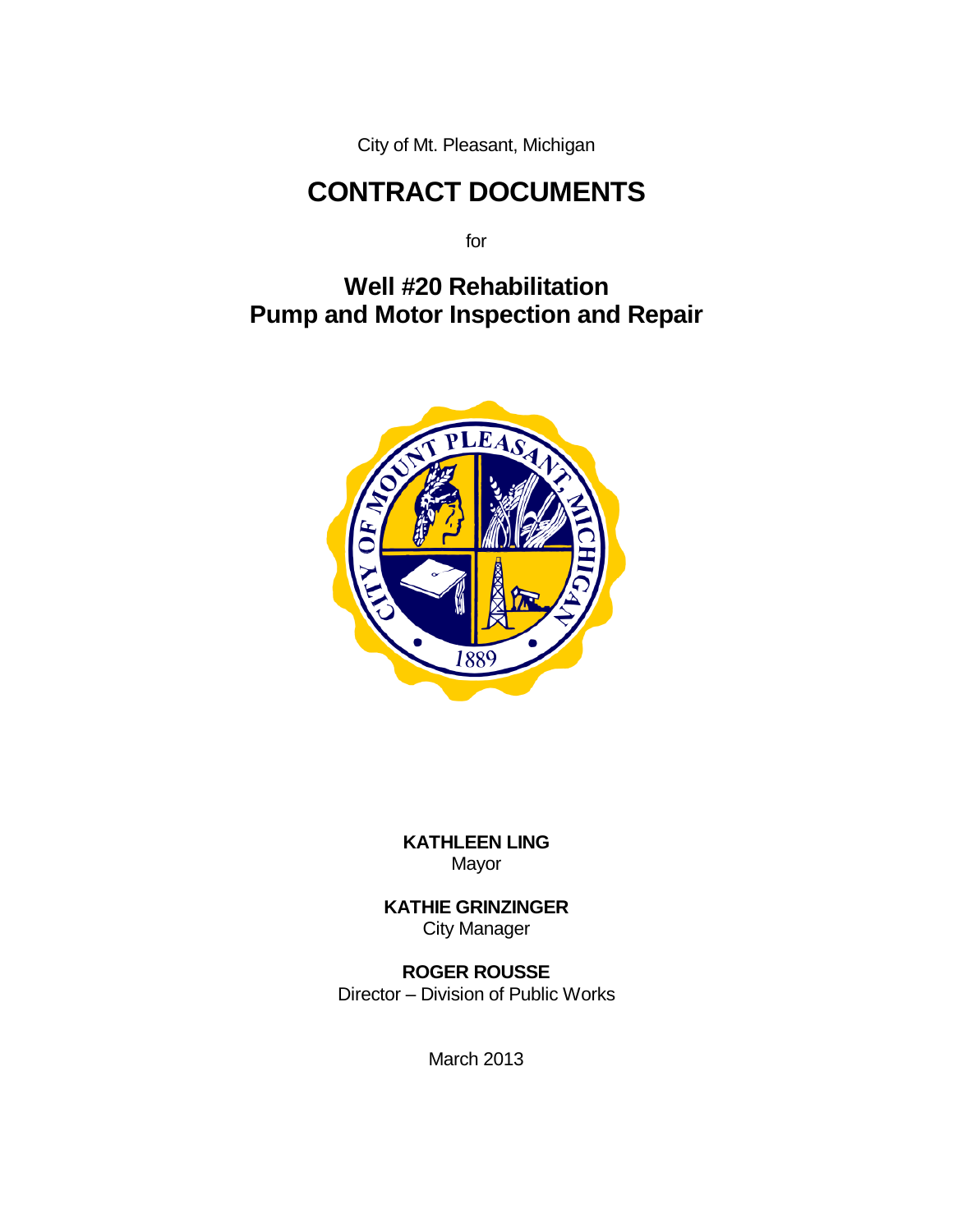## TABLE OF CONTENTS

#### *Well #20 Rehabilitation Pump and Motor Inspection and Repair*

#### **Bidding Information**

Notice To Bidders Instructions To Bidders

**Contract Documents** Proposal

#### **Specifications**

#### **Supplemental Information**

Contractor Insurance Requirements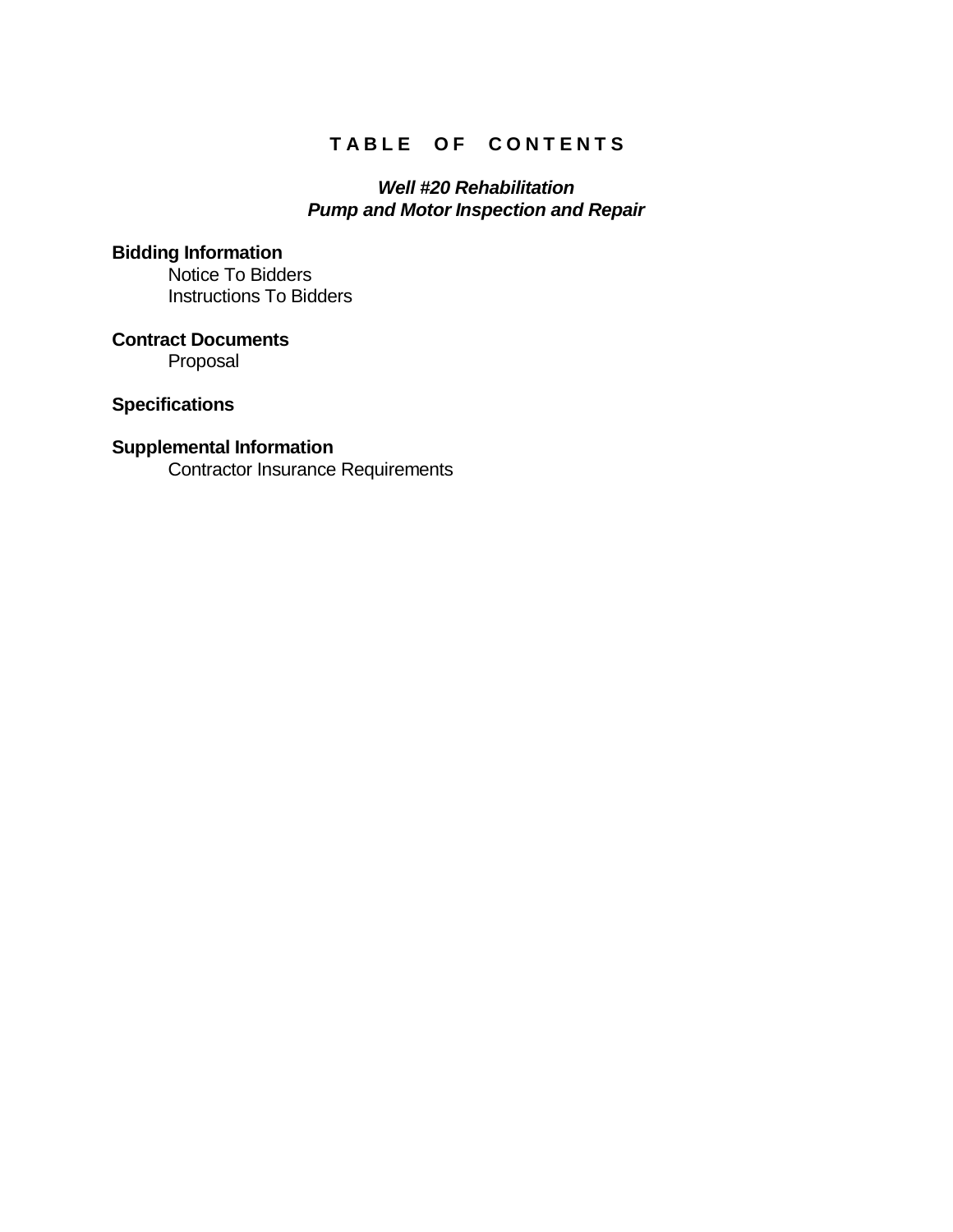

*CITY HALL* 320 W. Broadway • 48858-2447 (989) 779-5300

*PUBLIC SAFETY* 804 E. High • 48858-3595 (989) 779-5100

*PUBLIC WORKS*

1303 N. Franklin · 48858-4682 (989) 779-5400

### **N O T I C E T O B I D D E R S**

#### WELL 20 REHABILITATION, PUMP AND MOTOR INSPECTION AND REPAIR

The City of Mt. Pleasant, Michigan, is requesting sealed bids at the Office of the City Clerk, City Hall, 320 W. Broadway Street, Mt. Pleasant, Michigan 48858, until 1:30 p.m. (local time), on Tuesday, March 26, 2013, at which time and place the bids will be publicly opened and read. All bids shall be submitted in a sealed envelope, plainly marked "Well 20 Rehabilitation, Pump and Motor Inspection and Repair – March 26, 2013."

Proposals are solicited on a lump sum basis, for the following work:

#### **Well #20 Rehabilitation, Pump and Motor Inspection and Repair**

All bid proposals must be accompanied by a bid bond, bank cashier's check, bank draft, or certified check for not less than five percent (5%) of the bid price, made payable to the City of Mt. Pleasant.

Complete specifications are available at the Public Works Building, 1303 North Franklin Street, Mt. Pleasant, Michigan 48858, 8:00 a.m. to 4:30 p.m., Monday through Friday, or can be viewed and downloaded at no charge at [www.mt-pleasant.org;](http://www.mt-pleasant.org/) navigate to the Bids and Quotes page.

The City of Mt. Pleasant reserves the right to accept or reject any or all bids, to waive any irregularities in the bids, and to select the bid considered most advantageous to the city.

Jeremy Howard **Malcolm Fox** 

City Clerk **Water Supervisor** (989) 779-5426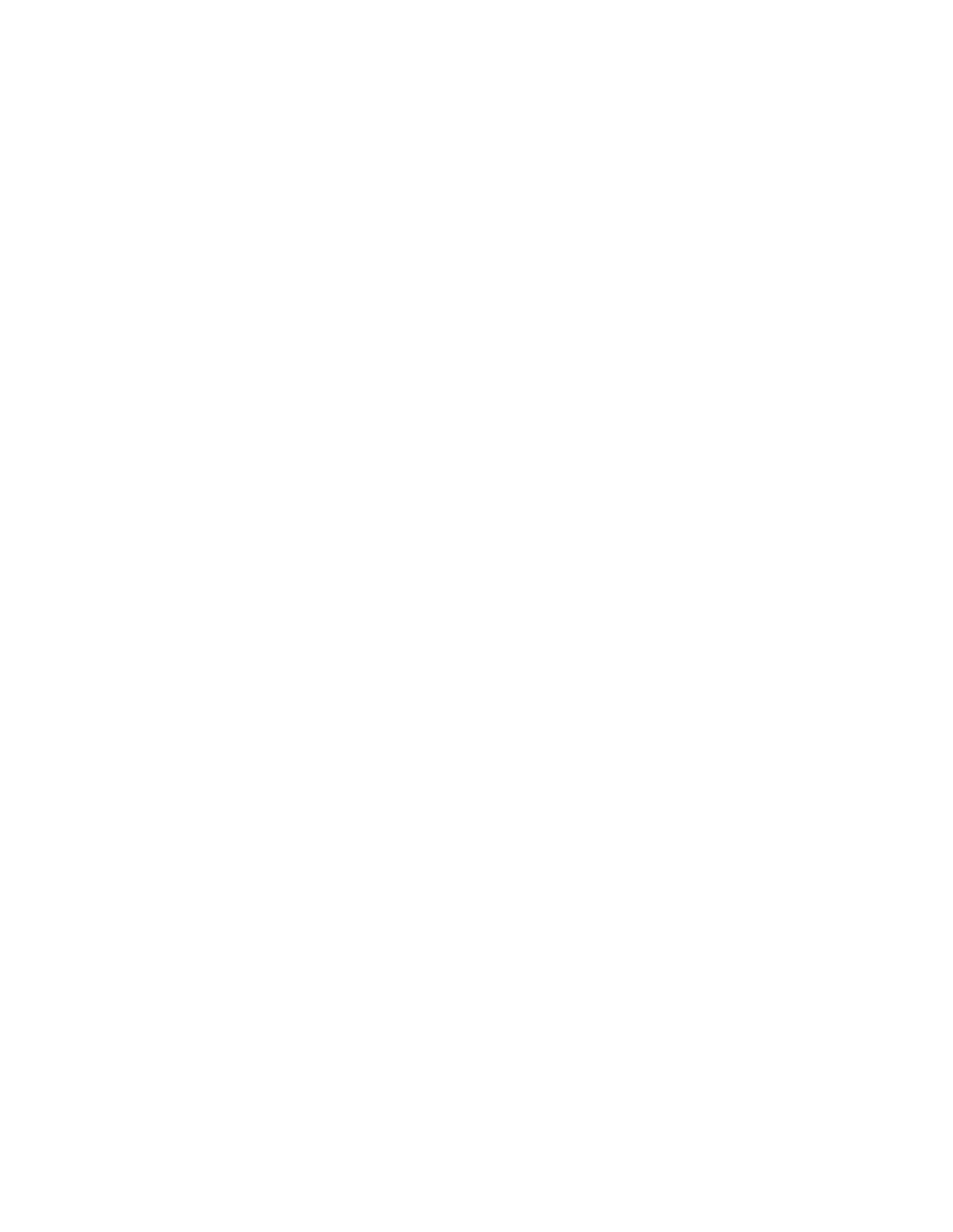#### [Form05] City of Mt. Pleasant, Michigan **INSTRUCTIONS TO BIDDERS**

#### 1. **Proposals**

Proposals must be made upon the forms provided therefore, with the Bid amount both written and shown in figures, and all other data required submitted.

The Proposal, bound together with all Proposal Documents, must be enclosed in a sealed envelope marked as specified in the Notice to Bidders for such Bid and clearly indicating the name and address of the Bidder and must be received by the City Clerk, City Hall, 320 West Broadway Street, Mt. Pleasant, Michigan 48858, no later than the time and date specified in the Notice to Bidders. At such specified time, Proposals shall be publicly opened and read aloud.

#### 2. **Basis of Proposals**

Proposals are solicited on the basis of unit price(s) and/or lump sum(s), as specified on the Proposal form.

The City of Mt. Pleasant (also referred to as "Owner"), reserves the right to accept any Bid, to reject any or all Bids, to waive any irregularities in the Bids, and to select the Bid considered most advantageous to the city.

#### 3. **Comparison of Bids**

In comparing Bids, consideration shall be given to the time proposed for completion of the Contract, qualifications of Bidder, price differentials, alternate Proposals for the alternate items listed in the Proposal (if applicable), and any other pertinent factors. **The City of Mt. Pleasant grants a preference to businesses located within the Mt. Pleasant City Limits. The preference given is a differential above the low bid if the low bid is not from a City of Mt. Pleasant bidder. The differential allowed is 3% of the total for bids between \$5,000 and \$9,999 and 2% of the total for bids over \$10,000. The maximum credit allowed is \$1500.00.** The Owner reserves the right to make an award to the Bidder whose Proposal is deemed to be in the best interest of the Owner.

#### 4. **Time**

Time is of the essence in the performance of the Contract, and each Bidder, by submitting a Proposal, certifies his/her acceptance of the time allowed by the Contract for the completion of the work specified.

#### 5. **Indemnification**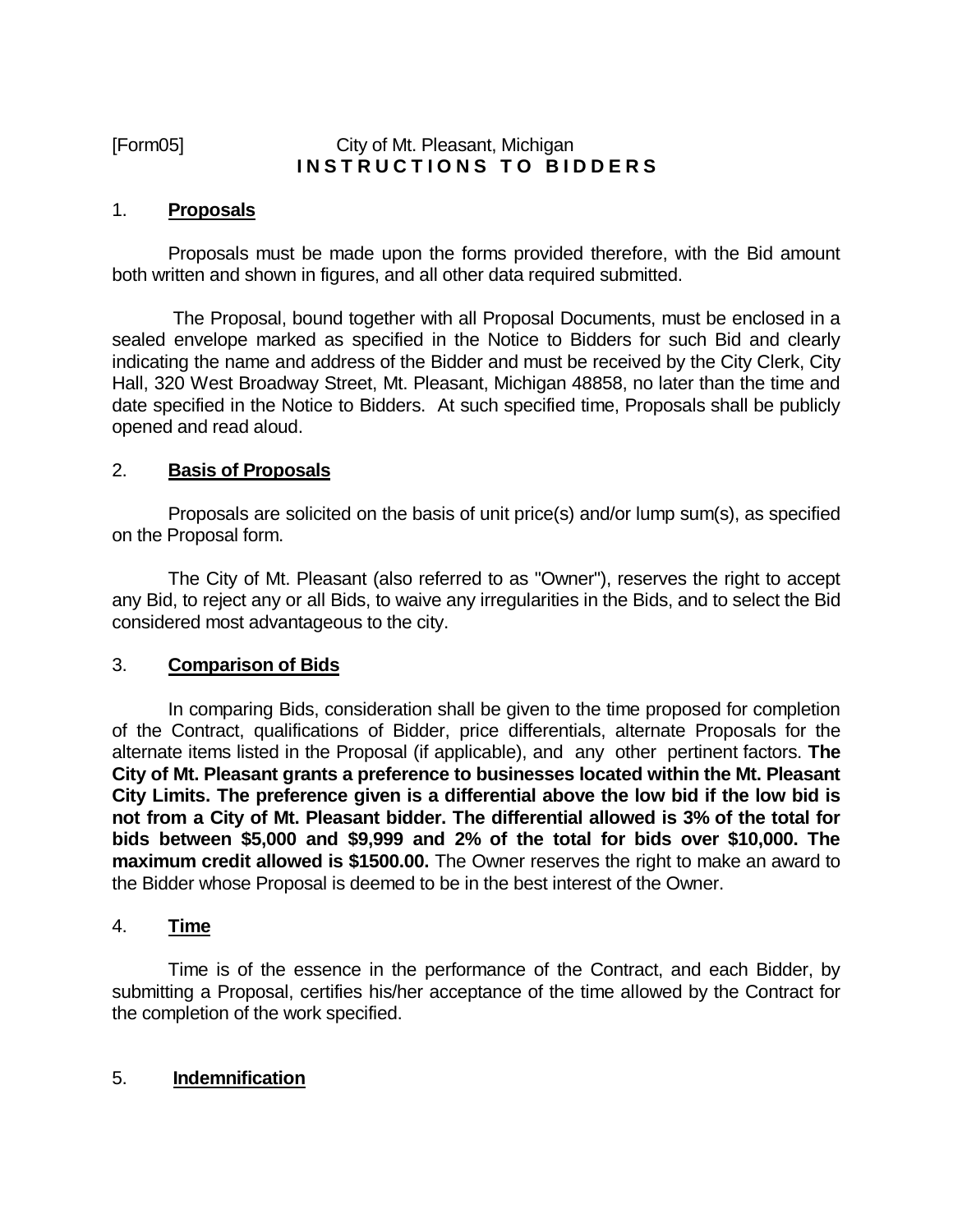The Contractor shall save and hold harmless the city and its employees from and against all claims, damages, losses, or expenses, including attorney's fees, arising out of or resulting from the performance of the work; provided that any such claim, damage, loss or expense is caused in whole or in part by any negligent or willful act of omission of the contractor, subcontractor, employee, or anyone under their direction. The Contractor shall at his/her own expense, defend any and all such actions and shall pay all attorney's fees, costs, and expenses pertaining thereto.

#### 6. **Bid Deposits**

Each Proposal shall be accompanied by a certified check, or a Bid Bond by a recognized Surety Company similar to a U. S. Government Standard Form Bid Bond, in the amount of five percent (5%) of the total amount of the Bid, made payable to the City of Mt. Pleasant, subject to forfeiture to the Owner in the event of failure on the part of the successful Bidder to enter into the attached form of agreement to do the work specified by said Proposal at the price and within the time stated therein. The Bid Deposit of all Bidders, except the three (3) lowest acceptable Bidders, shall be returned within two (2) weeks after opening of bids. The bid deposits of the three (3) lowest acceptable bidders shall be returned within 48 hours after the executed Contract(s) have been finally approved by the Owner.

#### 7. **Liquidated Damages**

A liquidated damage clause, as given in the Contract form, provides that the Contractor shall pay the Owner as liquidated damages, and not as a penalty, the amount indicated in the Proposal for each and every calendar day that the Contractor may be in default of substantial completion of the work required under said Contract.

#### 8. **Insurance and Bonds**

The successful Bidder will be required to execute (2) Bonds, in the form attached hereto, with Surety acceptable to the Owner and insurance, as follows:

- a. Bond in the amount of 100% of the Estimated Contract Price running to the City of Mt. Pleasant, Michigan, to insure the completion of the entire work, according to the statues of the State of Michigan in effect at that time.
- b. Bond in the amount of 100% of the Estimated Contract Price running to the People of the State of Michigan for the protection of Subcontractors and Labor and Material Men, according to the statutes of the State of Michigan in effect at that time.
- c. Insurance in the amounts required by City Ordinance as specified in the Section 1 - General Construction Specifications, attached hereto.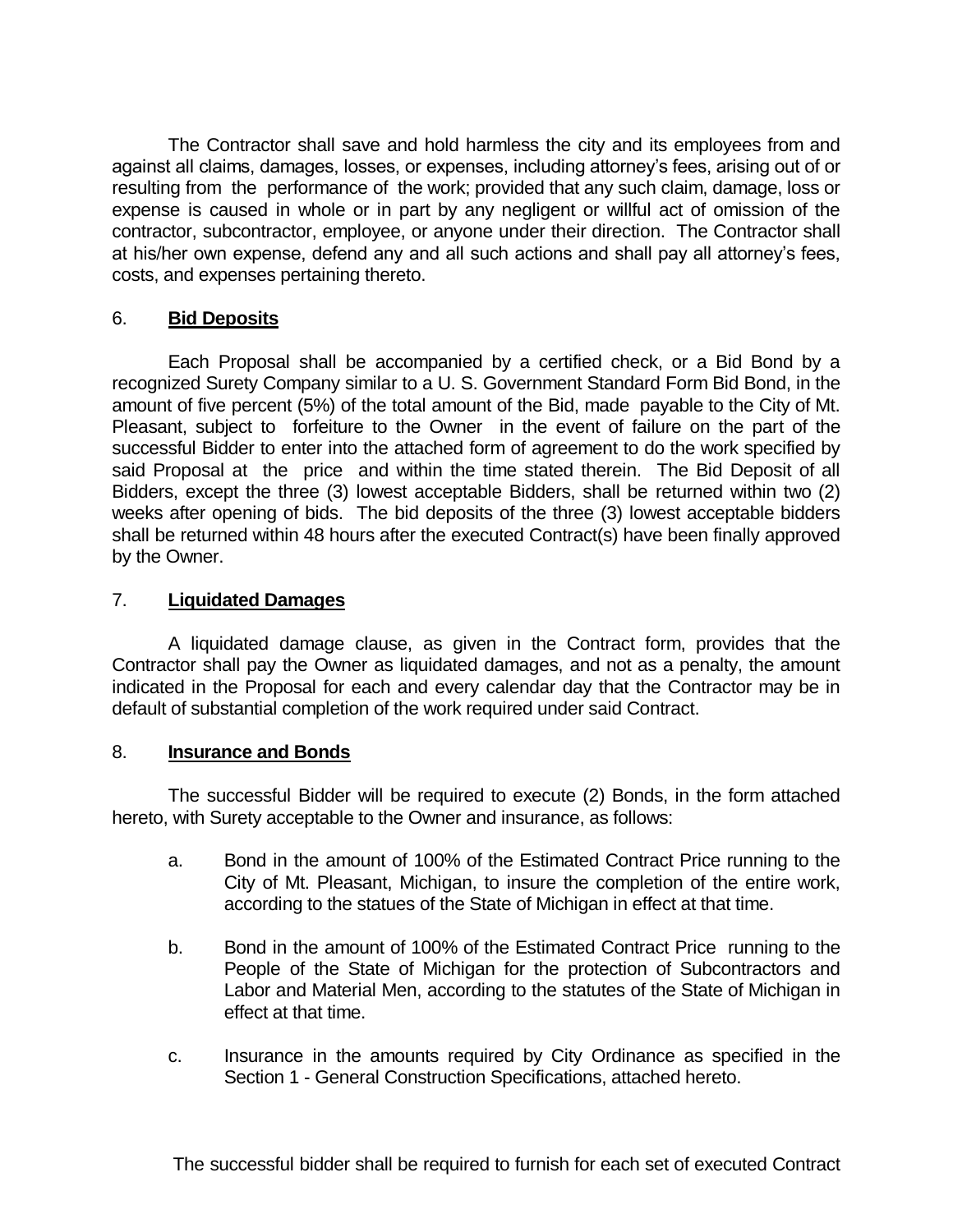Documents, and conformed copies thereof, an original conformed Performance Bond, Labor and Materials Bond, Maintenance Bond, and Insurance Certificates.

#### 9. **Permits and Local Codes**

The Owner shall procure the required permits for municipal sanitary sewer construction, municipal water system construction, and soil erosion control.

The Contractor shall obtain, at his/her expense, all other required local construction permits and shall comply with local building code and inspection requirements.

#### 10. **Qualifications of Bidders**

It is the intent of the Owner to award the Contract to a Bidder fully capable, both financially and with regard to experience, to perform and complete all work in a satisfactory and timely manner. Evidence of such competency must be furnished on the forms included in the proposal, listing projects of similar difficulty, scope of work, and size, which the Bidder has satisfactorily undertaken and completed.

It is the intention of the City to award the contract to a Contractor whose ability and financial resources are fully equal to the task of performing the work in a satisfactory manner. With this in view, the Proposal calls for at least five (5) references, using specific names of persons to contact concerning the Contractor's ability to do this particular class of work. References from municipalities are preferred. The mere ability to furnish a Performance Bond shall not be accepted as sufficient evidence of responsibility on the part of the Bidder. The Bidder may also be required to furnish evidence of his current financial status.

#### 11. **Interpretation of Documents**

If any Bidder is in doubt as to the true meaning of any part of the Plans, Specifications or any Contract Document, he/she may submit to the Owner a written request for an interpretation thereof. Any interpretation made in response to such a query shall be made only by Addendum, duly issued, and a copy of such Addendum shall be mailed or duly delivered to each prospective Bidder. The Owner shall not be responsible for any other explanation or interpretation of the Contract Documents. Alternative proposals that are suggested by bidders will be given consideration, if presented before the bid opening. If accepted, an addendum will be issued and sent out to all potential bidders, so that they may bid on the alternatives that have been identified.

#### 12. **Execution of Bid Proposal**

A Bid Proposal, which is not signed by the individual making it, should have attached thereto a Power of Attorney evidencing authority to sign the Bid Proposal in the name of the person for whom it is signed.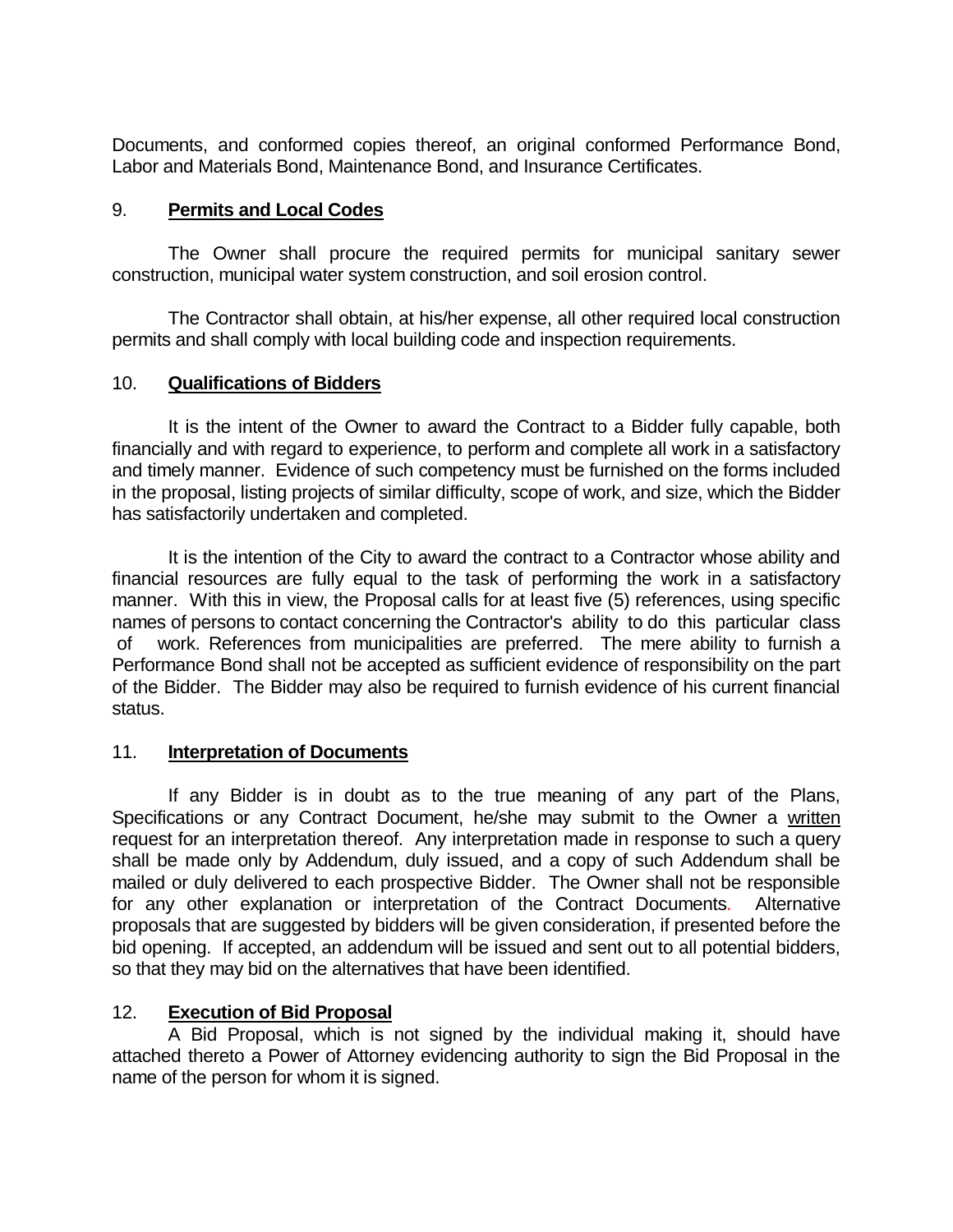A Bid Proposal, which is signed by a partnership, shall be signed by all of the partners or by an Attorney-in-Fact. If signed by an Attorney-in-Fact, there should be attached to the Bid a Power of Attorney evidencing authority to sign the Bid Proposal in the name of the partnership and such Power of Attorney shall be signed by all partners of the partnership.

A Bid Proposal, which is signed for a corporation, should have the correct corporate name thereof and the signature of the President, or other authorized officer(s) of the corporation, manually written below the corporate name and on the line indicating "By: <u>Conservation of the substitute of the substitute</u> of the substitute of the substitute of the substitute of the substitute of the substitute of the substitute of the substitute of the substitute of the substitute of t officer other than the President of the corporation, a certified copy of a Resolution of the Board of Directors evidencing the authority of such officer(s) to sign the Bid Proposal should be attached thereto. Such a Bid Proposal should also bear the attested signature of the Secretary of the corporation and an impression of the corporate seal.

#### 13. **Execution of Contract**

The successful Bidder to whom an award is made shall be required to enter into a written agreement, in the form attached hereto, within ten (10) days after receipt of the Notice of Award and copies of the documents to be executed. In the event the successful Bidder fails to comply with this provision, he/she may be considered by the Owner to have abandoned all his/her rights and interests in the award and his/her certified check or amount of the Bid Bond may be declared to be forfeited to the Owner, and the Contract may be awarded to another.

#### 14. **Bidder Responsibility For Conditions of Work and Site**

The Bidder, or his/her representative, shall make personal investigation of the site of work and of existing structures and shall determine to his/her own satisfaction the conditions to be encountered, the nature of the ground, the difficulties involved in making connections to existing structures and pipes, and any and all other factors affecting the work proposed under the Contract.

The Bidder to whom the Contract is awarded shall not be entitled to any additional compensation by reason of conditions being different from those anticipated or by reason of his/her failure to fully acquaint himself/herself with the conditions at the site affecting the work of the Contract.

#### 15. **Changes in Work**

If any change is required to be made in the work of the Contract, a payment adjustment therefore shall be determined as specified in the "TECHNICAL SPECIFICATIONS, Section 1 - General Construction Specifications" of the Contract.

Revised: February 2006 [Form 24a] City of Mt. Pleasant, Michigan **BID PROPOSAL**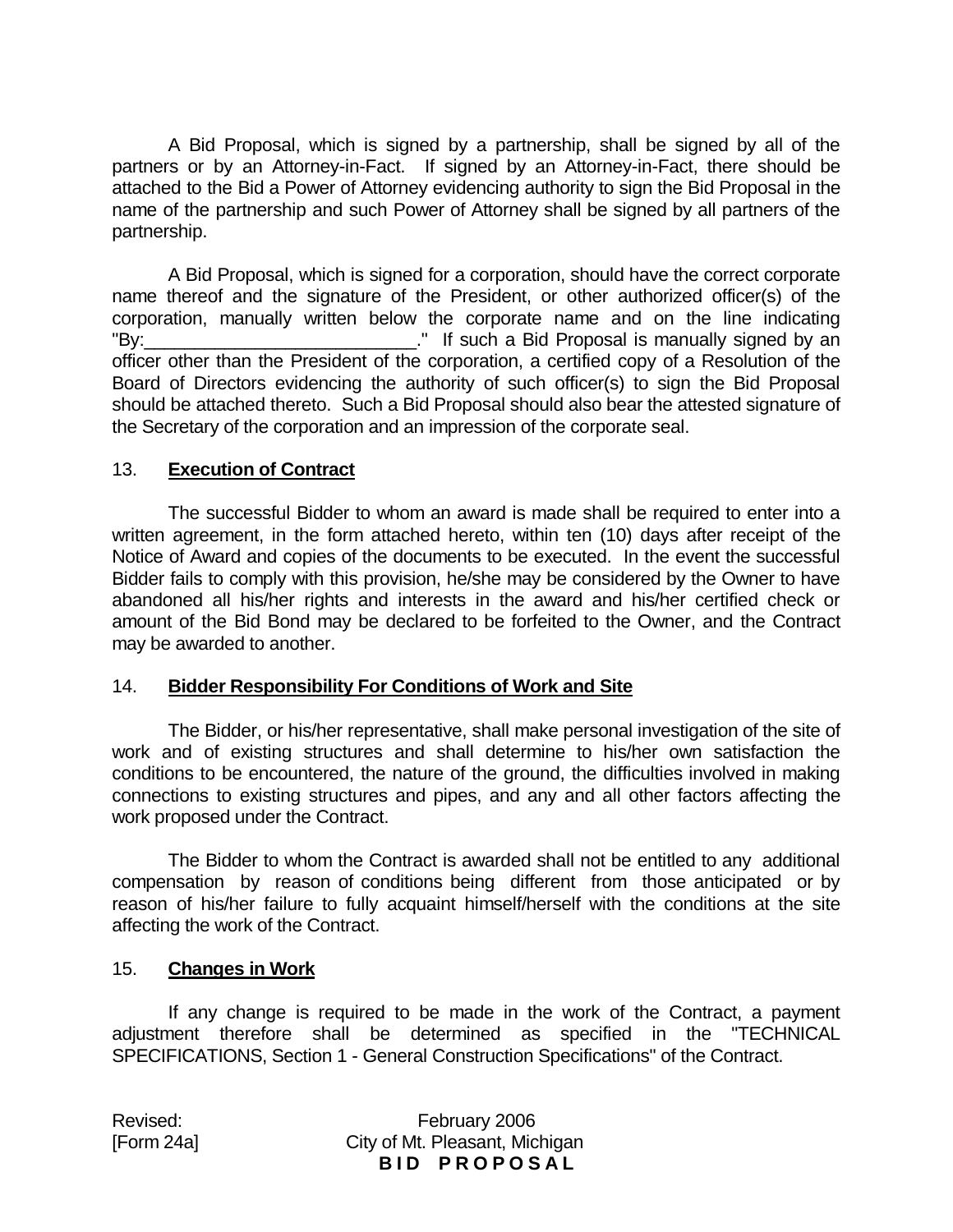#### WELL #20 REHABILITATION, PUMP AND MOTOR INSPECTION AND REPAIR

TO: Office of the City Clerk BID DATE: March 26, 2013 City Hall City Hall City Hall City Hall City Hall City Hall City Hall City Hall City Hall City Hall City Hall City Hall City Hall City Hall City Hall City Hall City Hall City Hall City Hall City Hall City Hall City Hall Ci 320 E. Broadway Street Mt. Pleasant, MI 48858

The undersigned, as Bidder, hereby declares that his bid is made in good faith without fraud or collusion with any person or persons bidding of the same Contract; that he has carefully read and examined the Contract Documents, including the Notice to Bidders, Instructions, Bond Forms, Technical and Detailed Specifications, and Contract Drawings, for the designated work and understands all of the same; that he, or his representative, has made such a personal investigation at the site as is necessary to determine the character and difficulties attending the execution of the proposed work; and he proposes and agrees that if this Proposal is accepted, he will contract with the Owner in the form of the Contract hereto annexed, to provide necessary machinery, tools, apparatus and other means of construction, including utility and transportation services, necessary to do all the work and furnish all the materials and equipment specified or referred to in the Contract Documents, including Addenda No. \_, \_, and \_, in the manner and time therein prescribed, and according to the requirements of the Owner as therein set forth to furnish Contractor Bonds and Insurance required of the Contractor by the Contract Documents, and that he will take in full payment therefore the unit prices set forth in the following Proposal.

The Bidder understands that the Owner reserves the right to reject any or all bids and to waive any irregularities in the bidding.

The Bidder agrees that his bid shall be good and may not be withdrawn for a period of sixty (60) calendar days after the scheduled closing time for receiving the bids.

Upon receipt of a written Notice of Award of the Bid, the Bidder shall execute the formal Contract Agreement attached hereto within ten (10) days and shall deliver to the Owner a Surety Bond or Bonds required. In the event the Contract and Bond are not executed within the time above set forth, the Bid Deposit attached in the sum of five percent (5%) of the Bid Proposal shall become the property of the Owner as liquidated damages for the delay and additional expense to the Owner caused thereby.

The Bidder hereby agrees to commence work under this Contract on or before the date to be specified in the written Notice to Proceed executed by the Owner and to fully complete the project as stipulated in the Specifications within a period of one hundred twenty (120) consecutive calendar days thereafter, as provided. The Bidder further [WELL 20 REHAB - BID PROPOSAL] 20 REHAB - BID PROPOSAL] agrees to pay as liquidated damages the sum of Two Hundred Fifty Dollars (\$250.00) for each consecutive calendar day thereafter, until substantial completion, that is when all work items in the proposal are complete and notification of substantial completion of work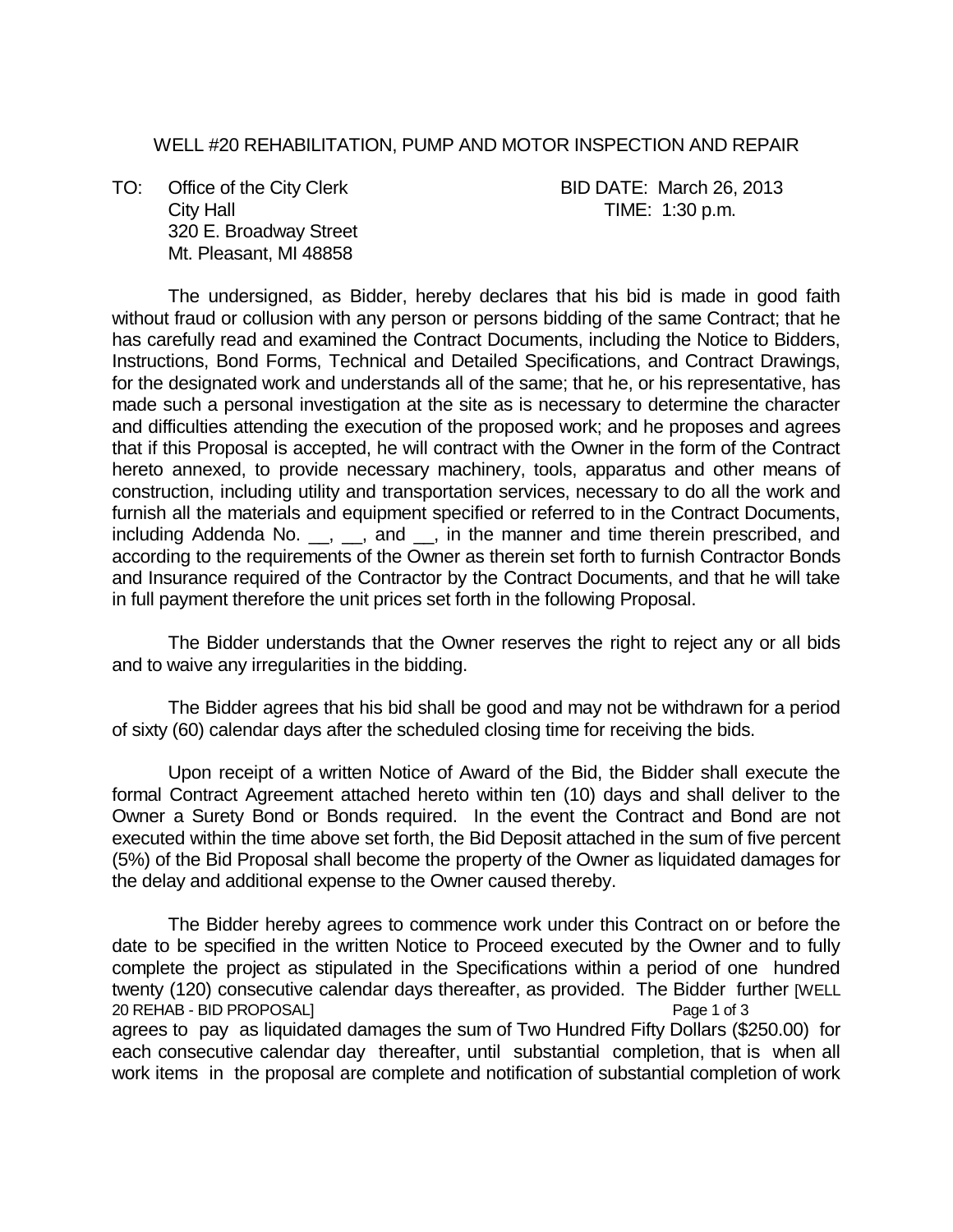items and final quantities is given to the Director of Public Works by the contractor.

The below unit prices shall include all labor, materials, overhead, profit, insurance, etc., to cover the finished work of the several kinds specified, and the Bidder agrees to perform all of the work described in the Specifications and/or shown on the Plans for the following unit prices:

| <b>ITEM NO.</b> | <b>DESCRIPTION</b>                                                                                                                                                                                                             |                  | <b>LUMP SUM PRICE</b> |                                                                                                                                                                                                                                                                                                                     |  |
|-----------------|--------------------------------------------------------------------------------------------------------------------------------------------------------------------------------------------------------------------------------|------------------|-----------------------|---------------------------------------------------------------------------------------------------------------------------------------------------------------------------------------------------------------------------------------------------------------------------------------------------------------------|--|
| #1              | Well #20 Rehabilitation                                                                                                                                                                                                        |                  |                       |                                                                                                                                                                                                                                                                                                                     |  |
| #2              | Well #20 Pump and Motor<br><b>Inspection and Repair</b>                                                                                                                                                                        |                  |                       | $\frac{1}{2}$                                                                                                                                                                                                                                                                                                       |  |
| #3              | <b>Major Pump Repair Parts</b>                                                                                                                                                                                                 |                  |                       | $\frac{1}{2}$ $\frac{1}{2}$ $\frac{1}{2}$ $\frac{1}{2}$ $\frac{1}{2}$ $\frac{1}{2}$ $\frac{1}{2}$ $\frac{1}{2}$ $\frac{1}{2}$ $\frac{1}{2}$ $\frac{1}{2}$ $\frac{1}{2}$ $\frac{1}{2}$ $\frac{1}{2}$ $\frac{1}{2}$ $\frac{1}{2}$ $\frac{1}{2}$ $\frac{1}{2}$ $\frac{1}{2}$ $\frac{1}{2}$ $\frac{1}{2}$ $\frac{1}{2}$ |  |
|                 |                                                                                                                                                                                                                                | <b>TOTAL BID</b> | \$                    | ===========================<br>(Figures)                                                                                                                                                                                                                                                                            |  |
| (Written)       |                                                                                                                                                                                                                                |                  |                       |                                                                                                                                                                                                                                                                                                                     |  |
|                 |                                                                                                                                                                                                                                |                  |                       |                                                                                                                                                                                                                                                                                                                     |  |
|                 | <b>Respectfully Submitted,</b>                                                                                                                                                                                                 |                  |                       |                                                                                                                                                                                                                                                                                                                     |  |
|                 | Company Name experience and the company name of the contract of the contract of the contract of the contract of the contract of the contract of the contract of the contract of the contract of the contract of the contract o |                  |                       |                                                                                                                                                                                                                                                                                                                     |  |
|                 |                                                                                                                                                                                                                                |                  |                       |                                                                                                                                                                                                                                                                                                                     |  |
|                 |                                                                                                                                                                                                                                |                  |                       |                                                                                                                                                                                                                                                                                                                     |  |
|                 |                                                                                                                                                                                                                                |                  |                       |                                                                                                                                                                                                                                                                                                                     |  |
|                 |                                                                                                                                                                                                                                |                  |                       |                                                                                                                                                                                                                                                                                                                     |  |
|                 |                                                                                                                                                                                                                                |                  |                       |                                                                                                                                                                                                                                                                                                                     |  |
|                 |                                                                                                                                                                                                                                |                  |                       |                                                                                                                                                                                                                                                                                                                     |  |

[WELL 20 REHAB - BID PROPOSAL] Page 2 of 3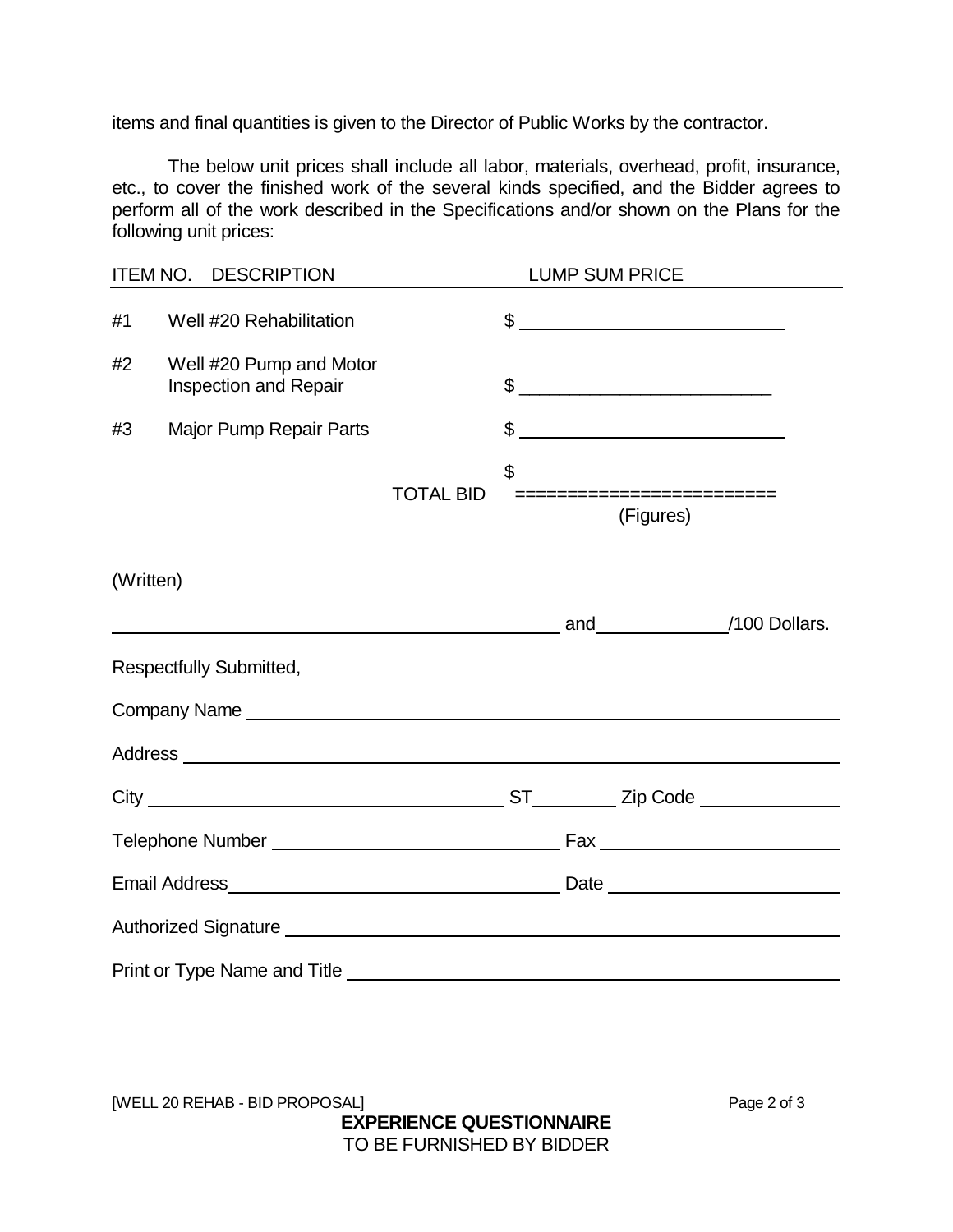#### CITY OF MOUNT PLEASANT, MICHIGAN

The signatory of this proposal guarantees the truth and accuracy of all statements and of all answers hereinafter made.

- 1. How many years have you been in business as a contractor under your present name?
- 2. How many years have you been a principal officer of a firm under a different name?

|    |                             | 3. What projects of a similar nature has your organization contracted for within<br>the past five years? (NOTE: Fill out each blank completely.) |                                |                     |                   |  |  |  |
|----|-----------------------------|--------------------------------------------------------------------------------------------------------------------------------------------------|--------------------------------|---------------------|-------------------|--|--|--|
|    | Name of Owner<br>& Location | Name/Address/Phone #<br>of Person in Charge<br>as Reference                                                                                      | Type<br>of the control<br>Work | Value<br>of<br>Work | Date<br>Completed |  |  |  |
|    |                             | <u> 1989 - Johann Barbara, margaret eta idazlea (h. 1989).</u>                                                                                   |                                |                     |                   |  |  |  |
|    |                             | 2.                                                                                                                                               |                                |                     |                   |  |  |  |
| 3. |                             | <u> 1980 - Johann Barbara, martxa alemaniar arg</u>                                                                                              |                                |                     |                   |  |  |  |
| 4. |                             | <u> 1980 - Johann Stein, marwolaethau (b. 1980)</u>                                                                                              |                                |                     |                   |  |  |  |
|    |                             | <u> 1980 - Jan Stein, Amerikaansk politiker († 1908)</u>                                                                                         |                                |                     |                   |  |  |  |
|    |                             |                                                                                                                                                  |                                |                     |                   |  |  |  |

**[Form30]** City of Mt. Pleasant, Michigan **ADMINISTRATIVE MEMO NO. 8-78**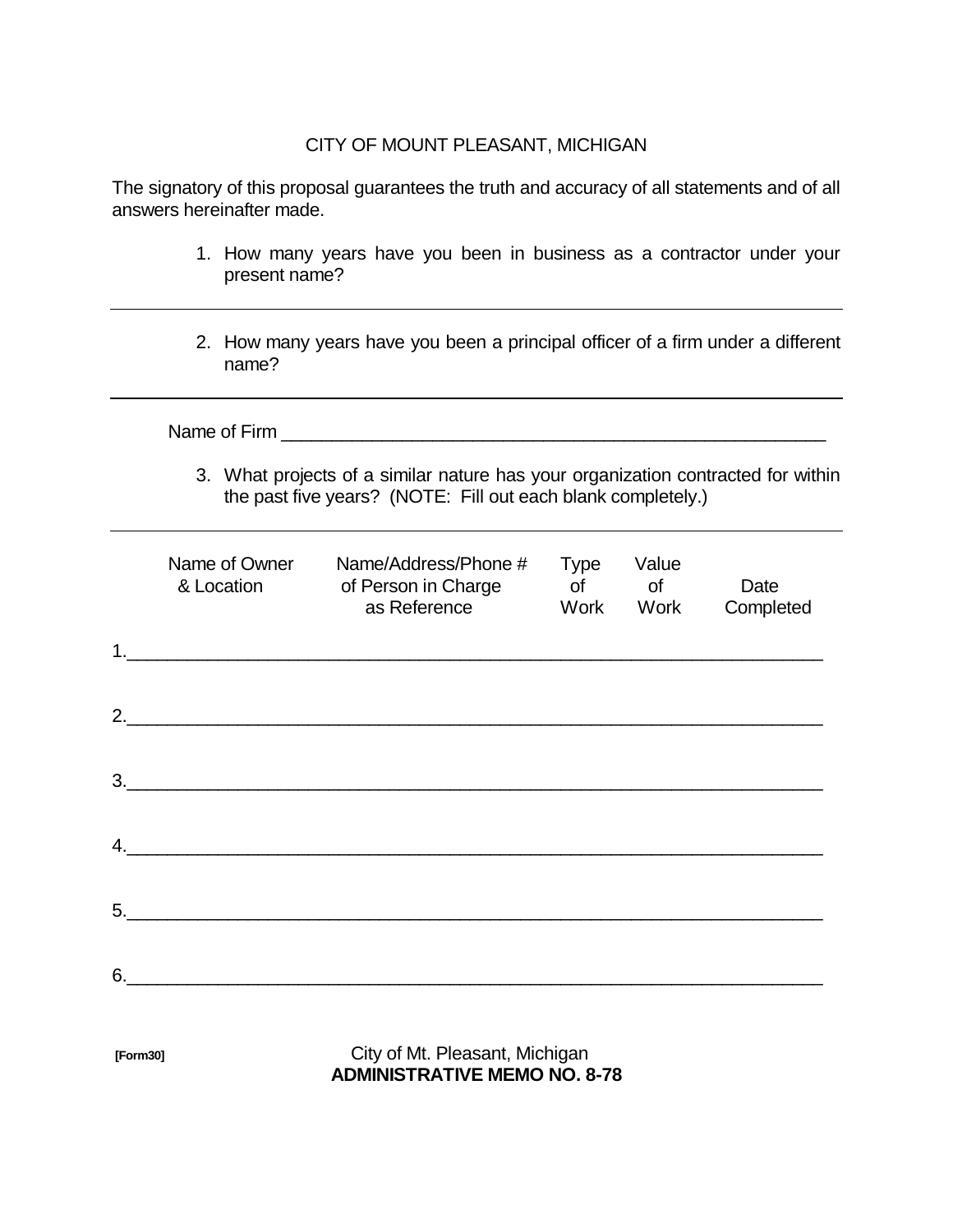#### Subject: **MINIMUM INSURANCE REQUIREMENTS FOR CONTRACTORS**

#### Summary Statement

The provision of adequate insurance by persons and businesses working for the city or on street right-of-way is essential to protect the public from the costs of injury or damage and to protect the city from unnecessary liability resulting from the acts of persons and businesses working for the city. Minimum insurance requirements are needed to provide this protection.

#### Memo

Persons or businesses which provide professional services to the city under the terms of a written contract or provide labor and/or material to accomplish work for the city or for others on or over street right-of-way or other city property shall carry insurance and bonds to protect the public and the City from exposure to unnecessary financial risks.

Prior to signing of contracts, issuance of purchase orders or permits, or other authorization to begin work, certificates of insurance evidencing the purchase of insurance in amounts not less than required by the Administrative memo or bid specifications, whichever is greater, shall be filed with City Clerk. Such certificates shall:

- a. Show that the insurance is currently in force and termination date of each policy.
- b. State the limits of liability of the policies covered by the certificate.
- c. Show that the City of Mt. Pleasant is to be specifically named in policy as an "additional insured" and should be issued to the City of Mt. Pleasant as the certificate holder.
- d. Provide that the City will receive not less than 10 days written notice of the cancellation of any listed policy.
- e. Be issued in the name of an insurance company authorized to conduct business in the State of Michigan.

Required bonds shall be filed with the City Clerk prior to the signing of contracts or other authorizations to proceed with work.

Insurance and bonds shall meet or exceed the following requirements. Exceptions to recognize more or less hazardous operations and financial risks should be considered and with approval of the City Manager may be made in specifications or contract requirements prior to awarding contracts or issuing purchase orders.

#### **INSURANCE REQUIREMENTS**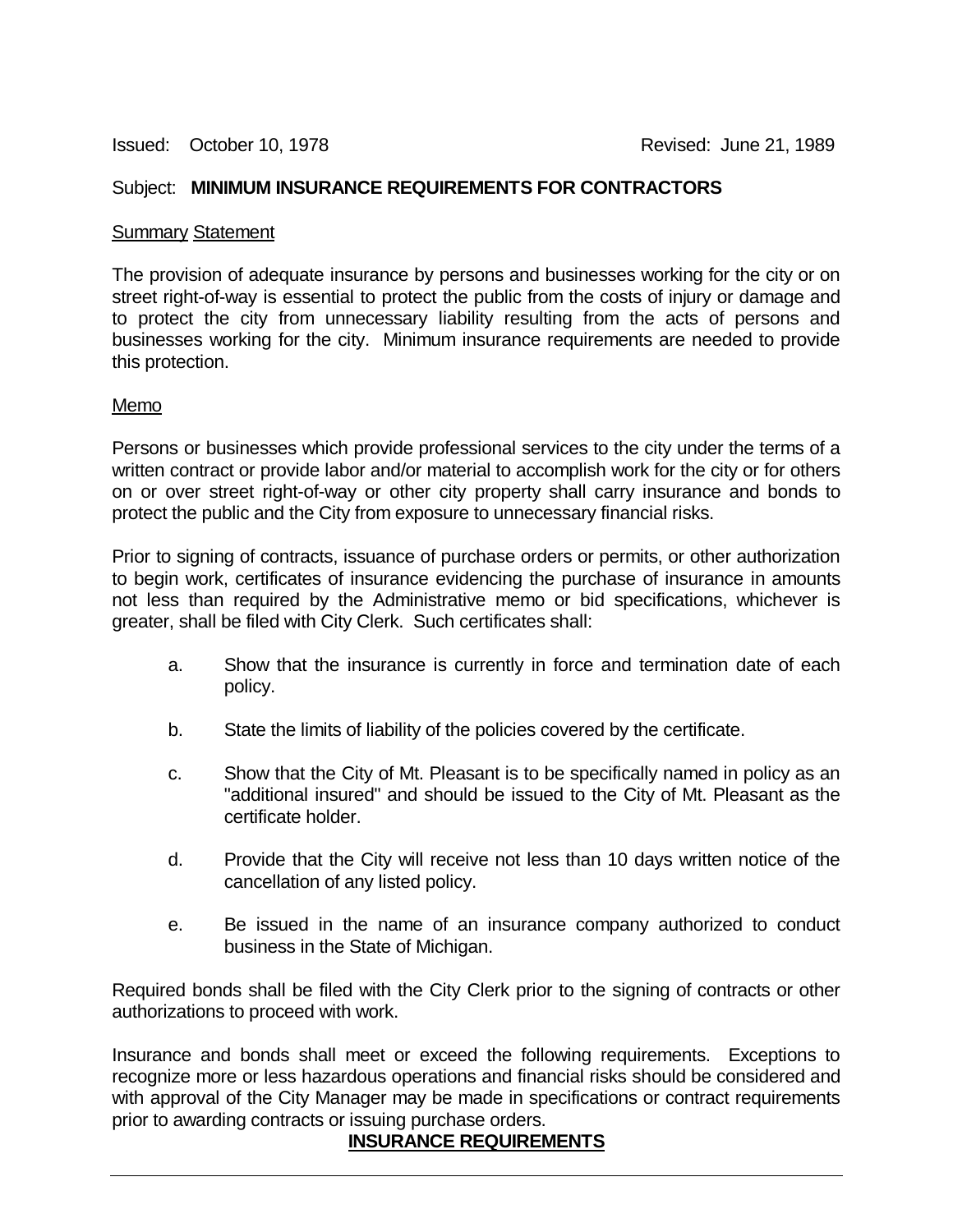|                                                                            |                                                                                 | Required of: |            |
|----------------------------------------------------------------------------|---------------------------------------------------------------------------------|--------------|------------|
|                                                                            |                                                                                 | City         | Contractor |
| <b>Type</b>                                                                | Limit of Liability                                                              | Contractor   | on R-O-W   |
| <b>Worker's Compensation</b><br>and                                        | <b>Statutory Coverage B</b>                                                     |              |            |
| <b>Employer's Liability</b>                                                | \$100,000                                                                       | X            | X          |
|                                                                            | Public Liability (including products and completed operations liability)        |              |            |
| <b>Bodily Injury</b>                                                       | \$250,000 each person                                                           | X            | X          |
|                                                                            | \$500,000 each accident                                                         | X            | X          |
| <b>Property Damage</b>                                                     | \$250,000 each accident                                                         | X            | X          |
|                                                                            | \$250,000 each aggregate                                                        | X            | X          |
|                                                                            |                                                                                 |              |            |
|                                                                            | Automobile Liability (including hired cars and automobile non-ownership)        |              |            |
| Bodily Injury                                                              | \$250,000 each person                                                           | X            | Χ          |
|                                                                            | \$500,000 each occurrence                                                       | X            | X          |
| <b>Property Damage</b>                                                     | \$250,000 each accident                                                         | X            | X          |
|                                                                            | \$250,000 each aggregate X                                                      |              | X          |
| <b>Additional Insured</b><br>Clause                                        | City of Mt. Pleasant to<br>be specifically named in<br>policy as an "additional |              |            |
|                                                                            | insured"                                                                        | X            | X          |
| <b>Excess Liability</b><br>(Required unless risk occurrence<br>is nominal) | \$1,000,000 each                                                                | X            |            |

Persons or businesses engaged to provide labor and material in an amount in excess of \$10,000, or who will receive partial payments as work progresses will provide labor, performance and material bonds equal to the value of the work being performed. Such bonds are not required where the work to be done is of a type in which the failure to perform will not adversely affect the city's ability to function or increase the city's cost of completing the work.

[Form43]

City of Mt. Pleasant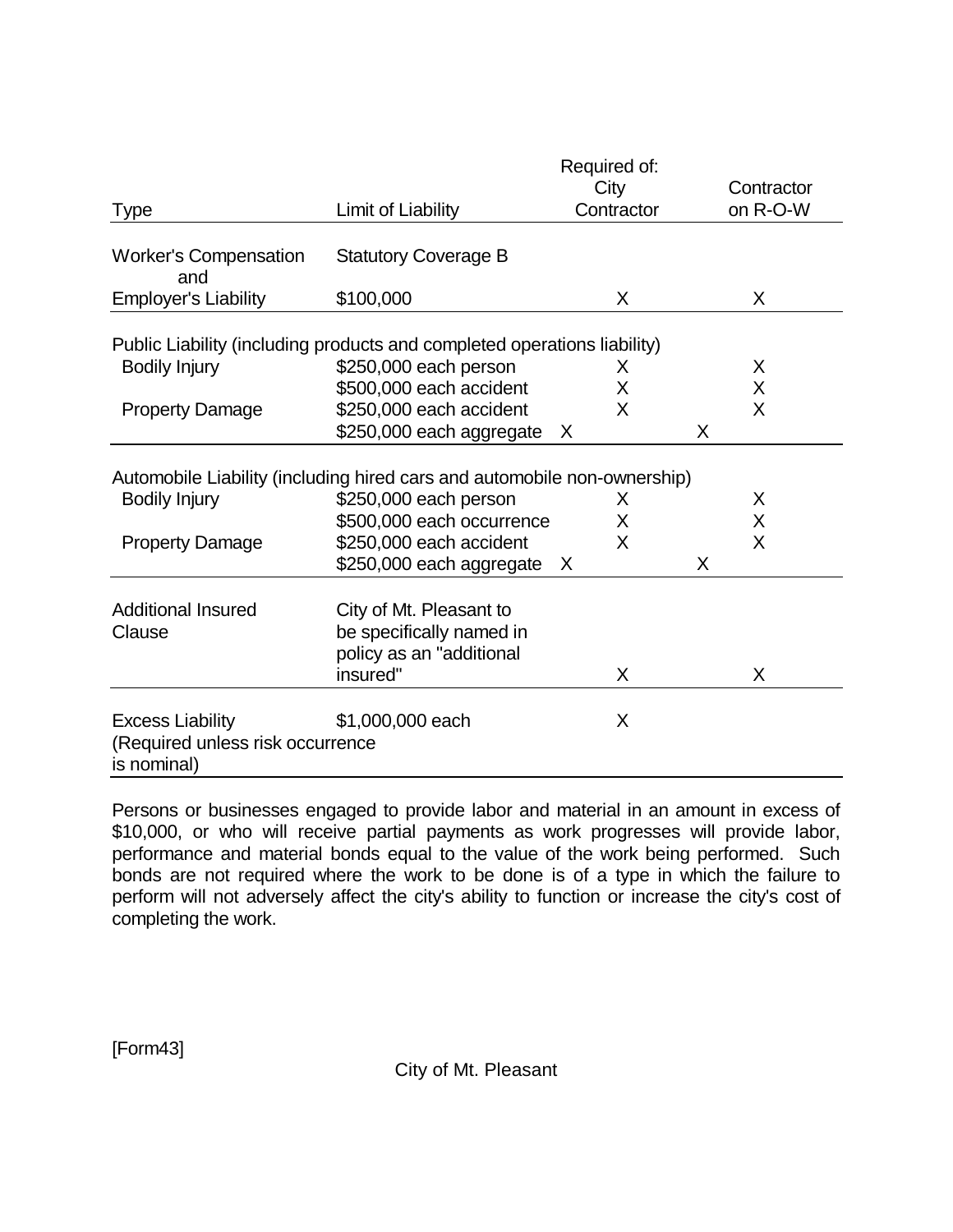#### 2013 Well #20 Rehabilitation, Pump and Motor Inspection and Repair **SPECIFICATIONS**

The City of Mt. Pleasant is accepting bids for the inspection and rehabilitation of Well #20, located at 775 West Broomfield Road, Mt. Pleasant, to include all the materials specified below, labor, equipment, and chemicals. The Pump Installation Report is attached.

#### **The contractor must be a licensed well driller with demonstrated experience in Type 1 municipal water wells.**

Item 1: Rehabilitation - Work on Well #20 shall be as follows:

- 1. Provide before and after television logs of the well casing and screen with a copy of each furnished to the Owner.
- 2. The casing shall be swabbed and scoured.
- 3. The screen shall be cleaned with either 1) acid **and** chemicals or 2) sonar jet combined with chemicals.
- 4. After chemical cleaning, the debris from the well shall be bailed or air lifted from the well and screen.
- 5. After the pump has been reinstalled, the well shall be chlorinated. Contractor is responsible for cleaning and chlorinating the well to provide a bacteria-free well.
- 6. After chlorination and the installation of the pump, a Pump Efficiency Field Test shall be performed.

#### NORMAL OVERHAUL

Item 2 – Pump and Motor Repair - Well #20

- 1. Complete motor overhaul with bearings.
- 2. Reconditioning of the head.
- 3. Stuffing box bearings.
- 4. A set of packings.
- 5. Water slinger.
- 6. Copper tube air line complete with gauge and fittings.
- 7. Pressure gauge complete with petcock and fittings.
- 8. Set of discharge nuts, bolts, and gaskets.
- 9. All new rubber line shaft bearings.
- 10. Realignment of all shafting.
- 11. Set of bronze bowl bearings.
- 12. Set of bronze wear bearings.
- 13. Metalize and machine impellers.
- 14. H.T.H. chlorine to sterilize well and pump.
- 15. Grease and paint.